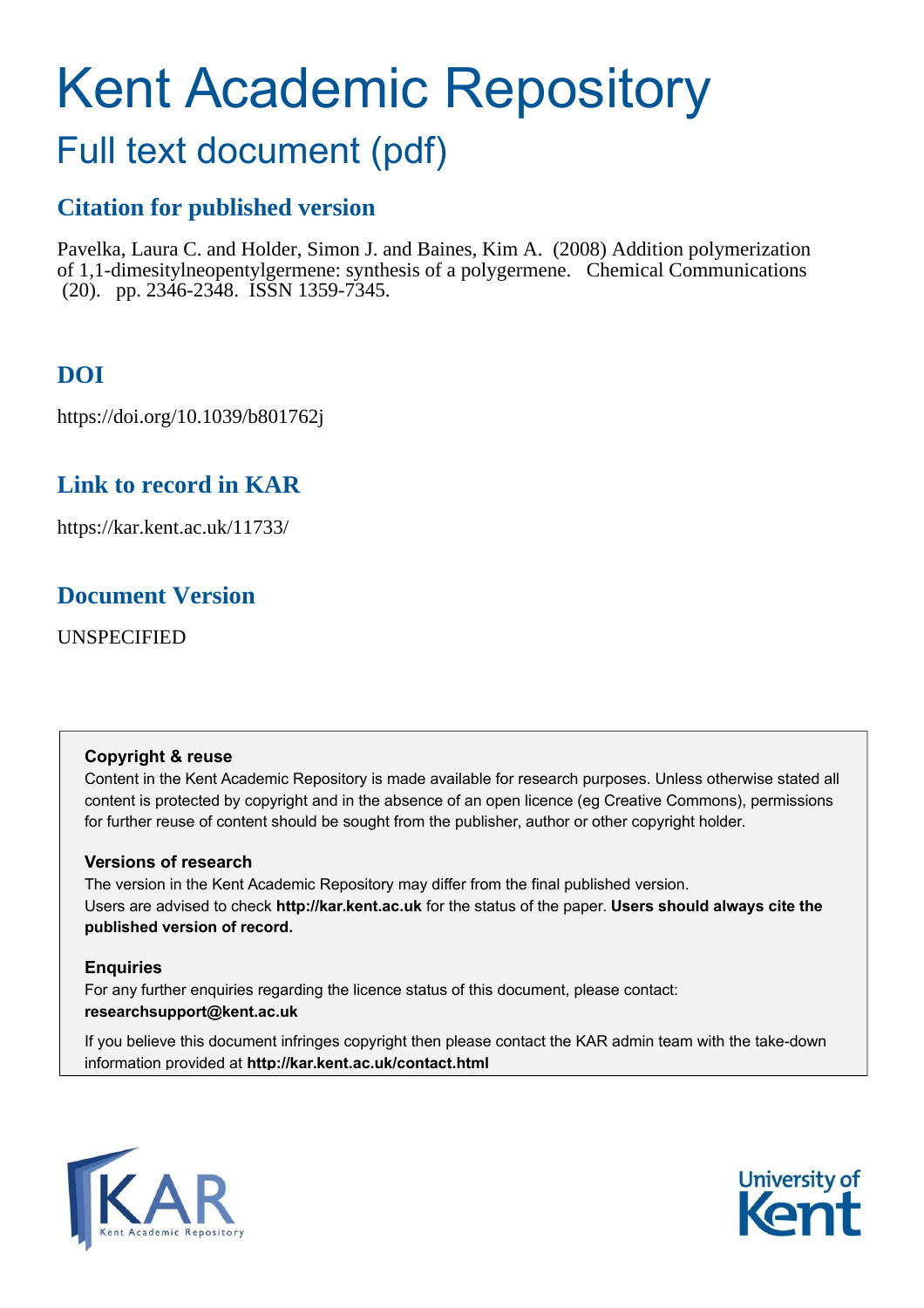## Addition polymerization of 1,1-dimesitylneopentylgermene: synthesis of a polygermene<sup>†</sup>

Laura C. Pavelka,<sup>*a*</sup> Simon J. Holder<sup>b</sup> and Kim M. Baines<sup>\**a*</sup>

Received (in Berkeley, CA, USA) 31st January 2008, Accepted 11th March 2008 First published as an Advance Article on the web 17th April 2008 DOI: 10.1039/b801762j

A new polymer with an alternating germanium-carbon backbone has been synthesized from 1,1-dimesitylneopentylgermene via addition polymerization using an anionic initiator.

Addition polymerization of vinylic monomers, a standard protocol for the preparation of organic polymers, has only recently been applied to the synthesis of inorganic polymers. The development of this important method for inorganicbased polymers was undoubtedly delayed by the lack of or difficulty in the synthesis of suitable monomers. In fact, much of the research on unsaturated inorganic, primarily main group, compounds over the last 30 years has focused on understanding how to *prevent* oligomerization reactions. One key strategy involves the use of bulky substituents to kinetically stabilize the doubly-bonded species;<sup>1</sup> it follows that such compounds would not be suitable as monomers for polymer synthesis. However, in a landmark series of papers, Gates *et al.* have shown that readily accessible stable phosphaalkenes  $(P=C)$  with relatively bulky substituents can indeed undergo addition polymerization using radical or anionic initiators to form poly(methylenephosphine)s, a new and interesting class of polymers.<sup>2</sup> Furthermore, the phosphaalkenes undergo *living* anionic polymerization at ambient temperatures using organolithium reagents as initiators.<sup>3</sup> This discovery has opened up numerous exciting possibilities for the synthesis of novel copolymers containing the functional poly(methylenephosphine) block. Block copolymers, in general, and particularly those with inorganic segments, have been the subject of intense research of late due to the spontaneous self assembly of the polymers into varied and interesting nanostructures.<sup>4</sup>

We have long been interested in the chemistry of multiplybonded germanium derivatives and were intrigued by the possibility that germenes  $(Ge=C)$  may also be able to undergo addition polymerization to provide an entry into a hitherto unknown [GeC]<sub>n</sub> polycarbogermane system. Given the extensive interest in poly(silylenemethylene) polymers, [SiC]*<sup>n</sup>* , 5 particularly in their pyrolysis chemistry to give silicon carbide, $<sup>6</sup>$ </sup> and the relatively scarce information available on the pyrolysis of polycarbogermanes,<sup>7</sup> we have now investigated the addition polymerization of a solution stable germene as a new route to polymers with a [GeC]*<sup>n</sup>* backbone.

A pale yellow pentane solution of 1,1-dimesitylneopentylgermene ( 1) was prepared from the addition of *t*-butyllithium (1 equiv.) to a solution of fluorovinylgermane 2. <sup>8</sup> Germene 1 was stable in solution for several hours; however, upon addition of *t*-butyllithium (0.1 equiv.) to the solution (Scheme 1), the colour of the solution changed from pale to bright yellow. After 30 min, the reaction was quenched with methanol and the bright yellow colour dissipated immediately. The solvents were removed and the residue was dissolved in  $CH<sub>2</sub>Cl<sub>2</sub>$ . A white solid precipitated from the  $CH<sub>2</sub>Cl<sub>2</sub>$  solution upon the addition of methanol; the solid was purified by re-precipitation. The air stable material (3) was isolated in 45% yield. The <sup>1</sup>H NMR spectrum of the solid displayed broad resonances consistent with a polymeric substance. No resonances attributable to the methanol adduct of germene  $1<sup>8</sup>$  were observed in the residue or the precipitated material, indicating that all of the germene had been consumed prior to the addition of methanol. The rapid polymerization of 1 is in contrast to the much slower polymerization of phosphaalkenes.<sup>2,3</sup> The molecular weight of the polymer was determined by GPC in THF; two distinct fractions were observed indicating a bimodal molecular weight distribution. The number-average molecular weights  $(M_n)$  were estimated to be 36 000 g mol<sup>-1</sup> and 7 100 g  $mol^{-1}$  (*vs.* polystyrene) with polydispersity indices (PDI =  $M_{\text{w}}/M_{\text{n}}$ ) of 1.5 and 1.1, respectively. The bimodal molecular weight distribution was reproducible; similar  $M_n$  values were



Scheme 1 Synthesis of polygermene 3.

*<sup>a</sup> Department of Chemistry, University of Western Ontario, 1151*

*Richmond Street, London, Ontario, Canada N6A 5B7. E-mail:*

*kbaines2@uwo.ca; Fax: +1 (519) 661-3022; Tel: +1 (519) 661- 2111*

*b Functional Materials Group, School of Physical Sciences, University of Kent, Canterbury, UK CT2 7NH*

 $\dagger$  Electronic supplementary information (ESI) available: Experimental procedures, <sup>1</sup>H and <sup>13</sup>C NMR spectra, TGA data, DSC data, GPC data and crystallographic data for CCDC 676604 in CIF format. See DOI: 10.1039/b801762j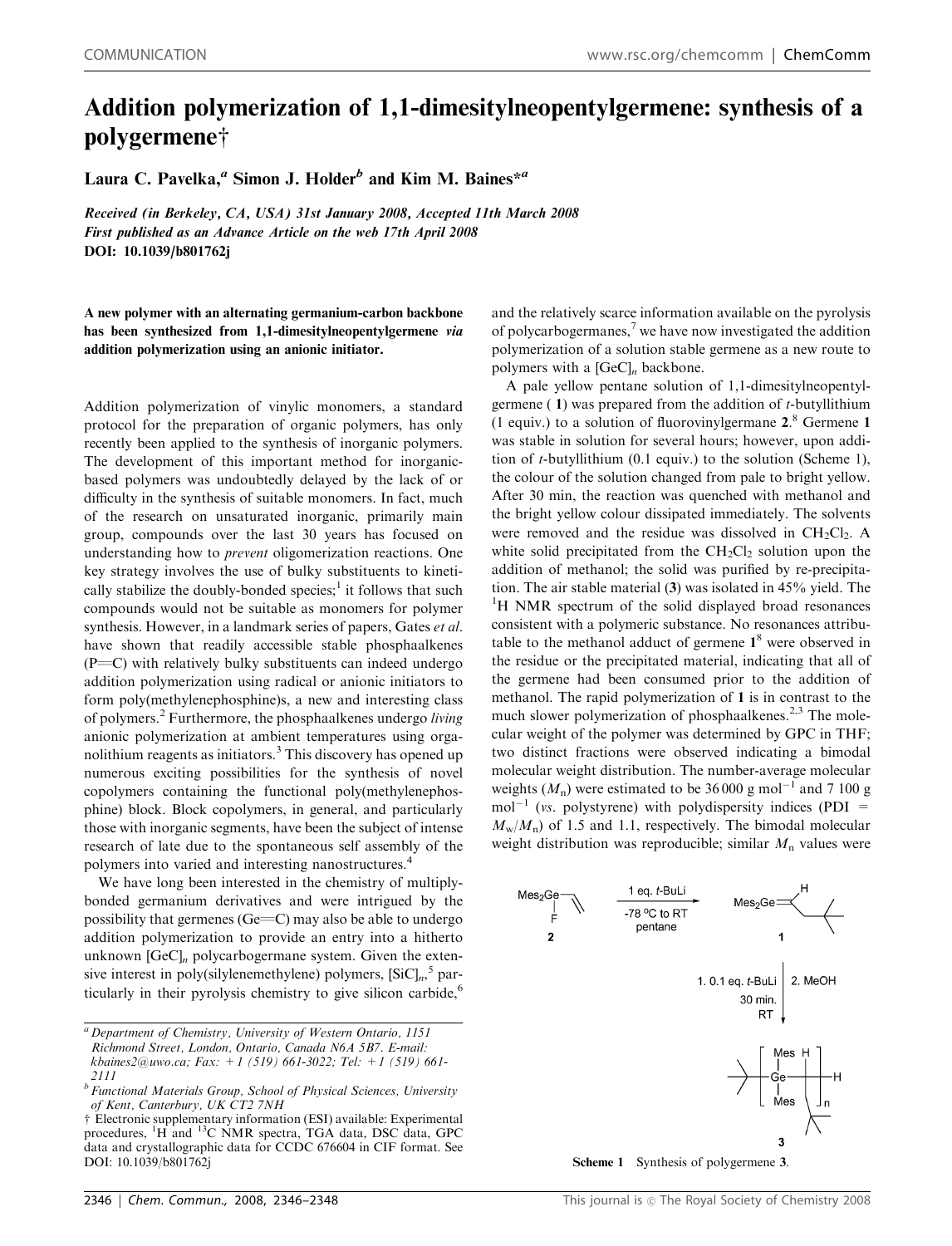achieved. Polymer 3 was determined to be amorphous in nature based on the DSC results where only a glass transition was observed ( $T_g = 144$  °C). The thermal stability of polymer 3 was determined using TGA. The material was stable to weight loss until 290  $\degree$ C, at which point 87% of the mass was lost.

Polymer 3 can also be synthesized in one step from the addition of excess *t*-butyllithium (1.1 equiv.) to fluorovinylgermane 2 in pentane at  $-78$  °C. Upon warming, germene 1 formed quantitatively as noted by the pale yellow colour of the solution. When the solution reached room temperature, germene 1 then reacted with the remainder of the *t*-butyllithium, as indicated when the colour of the solution changed from pale to bright yellow. Quantitative formation of germene 1 under these conditions was verified in a separate experiment in which methanol was added to the solution immediately upon reaching room temperature. The methanol adduct of 1 was the only product observed.

After precipitation, the polymer was obtained in 62% yield. The number-average molecular weight  $(M_n)$  of the polymer prepared by this method was higher than that prepared previously  $(M_n = 39000 \text{ g mol}^{-1}$ , PDI = 2.0). The broad PDI is possibly a result of initiation over an extended time period during the start of the polymerization resulting from the gradual warming of the solution. The addition of one portion of *t*-butyllithium is the preferred method for the formation of polymer 3 since monomodal higher molecular weight polymer was isolated in greater yield with fewer experimental manipulations.

The polymeric material (3) was characterized by one- and two-dimensional NMR spectroscopy. The <sup>13</sup>C NMR spectrum of 3 was particularly useful in elucidating the structure of the polymer. The signals in the  $^{13}$ C NMR spectrum of 3 were readily assigned by comparison of the chemical shifts with those of the model compound,  $\text{Mes}_2\text{Ge}(t\text{Bu})\text{CH}_2\text{CH}_2t\text{Bu}.^8$  For example, the GeCH and  $GeCHCH<sub>2</sub>$  carbons in polymer 3 were observed to resonate at 16.3 and 38.7 ppm, respectively, compared to 14.4 and 40.5 ppm in the model compound. Similarly, signals attributable to the  $(C(CH_3)$ <sub>3</sub>) moiety, the *ortho*- and *para*-methyls and the aromatic carbons of the mesityl groups could be assigned. However, in the polymer, two sets of mesityl signals are observed resulting from *meso* and *racemic* replacements between the stereogenic carbon centres. The assignments were confirmed by both  $2D<sup>13</sup>C<sup>-1</sup>H$  correlation spectroscopy and DEPT spectroscopy. There were no remaining, unassigned signals in the  $^{13}$ C NMR spectrum of 3, indicating a regular alternating [GeC]*<sup>n</sup>* backbone.

The regioselective addition of *t*-butyllithium to germene 1 dissolved in ether has been reported; upon quenching with water, only germane,  $\text{Mes}_2\text{Ge}(t\text{Bu})\text{CH}_2\text{CH}_2t\text{Bu}$ , was isolated.<sup>8</sup> Presumably, the polymerization of 1 is initiated by the regioselective addition of *t*-butyllithium to the germene to give Mes<sub>2</sub>Ge(*t*Bu)CH(Li)CH<sub>2</sub>*t*Bu; in pentane, the carbanion rapidly adds to the germanium centre of another germene (1) to propagate the growth of the polymer. The decreased stability of the germene, along with a less sterically hindered propagating carbanion, likely contribute to the high reactivity. The bimodal distribution of polymer 3 synthesized by the addition



Fig. 1 Cyclic dimers (4a,b) and isomeric germane (5) of germene 1.

of 0.1 equiv. *t*-BuLi to the germene is indicative of more than one polymerization mechanism. Other possible concurrent mechanisms may include radical polymerization by electron transfer to 1 or even ring-opening polymerization involving the intermediate formation of germene dimers  $(4a$  and  $4b$ , *vide infra*).<sup> $†$ </sup>

Germene 1 slowly reacted to give head-to-tail cyclic dimers 4a and b, an isomeric germane (5), and polymeric material (Fig. 1) when left in solution  $(C_6D_6)$  for several days. The head-to-head cyclic dimer was not observed. The two head-totail cyclic dimers (4a,b) were consistently formed in a 1 : 1 ratio. However, the relative ratio of 4a and b to germane 5, presumably formed *via* a hydride shift, varied depending on the concentration of the germene. Germane 5 was favoured when the initial solution was dilute, whereas in concentrated solutions the cyclic dimers (4a,b) were formed almost exclusively. The *trans* dimer (4a) selectively crystallized from a concentrated  $C_6D_6$  solution. The molecular structure of 4a was determined by X-ray crystallography (Fig. 2). The 1,3 digermacyclobutane ring lies in a plane. The intracyclic bond angles are close to  $90^{\circ}$  and the intracyclic Ge–C bond lengths,  $2.016(2)$  and  $2.041(2)$  Å, are long but still well within the normal Ge–C single bond length range  $(1.90-2.05 \text{ Å})$ .<sup>9</sup> The metrics of 4a are comparable to those of other crystallographically characterized 1,3-digermacyclobutanes.<sup>10</sup> DSC analysis was performed on 4a and on a mixture of 4a–4b. An irreversible endotherm was observed in each sample with an onset temperature of 290.4 and 248.7  $\degree$ C, respectively. Despite



Fig. 2 Thermal ellipsoid plot (50% probability surface) of 4a. Two molecules of 4a are present in the asymmetric unit; parameters are given for one of the two molecules. Atoms labeled with 'A' are located at equivalent positions  $(-x, -y, -z)$ . Hydrogen atoms are omitted for clarity. Selected bond lengths ( $\AA$ ) and angles (deg): Ge(1)–C(19) = 2.041(2), Ge(1)–C(19A) = 2.016(2), C(19)–Ge(1)–C(19A) = 90.11(10).